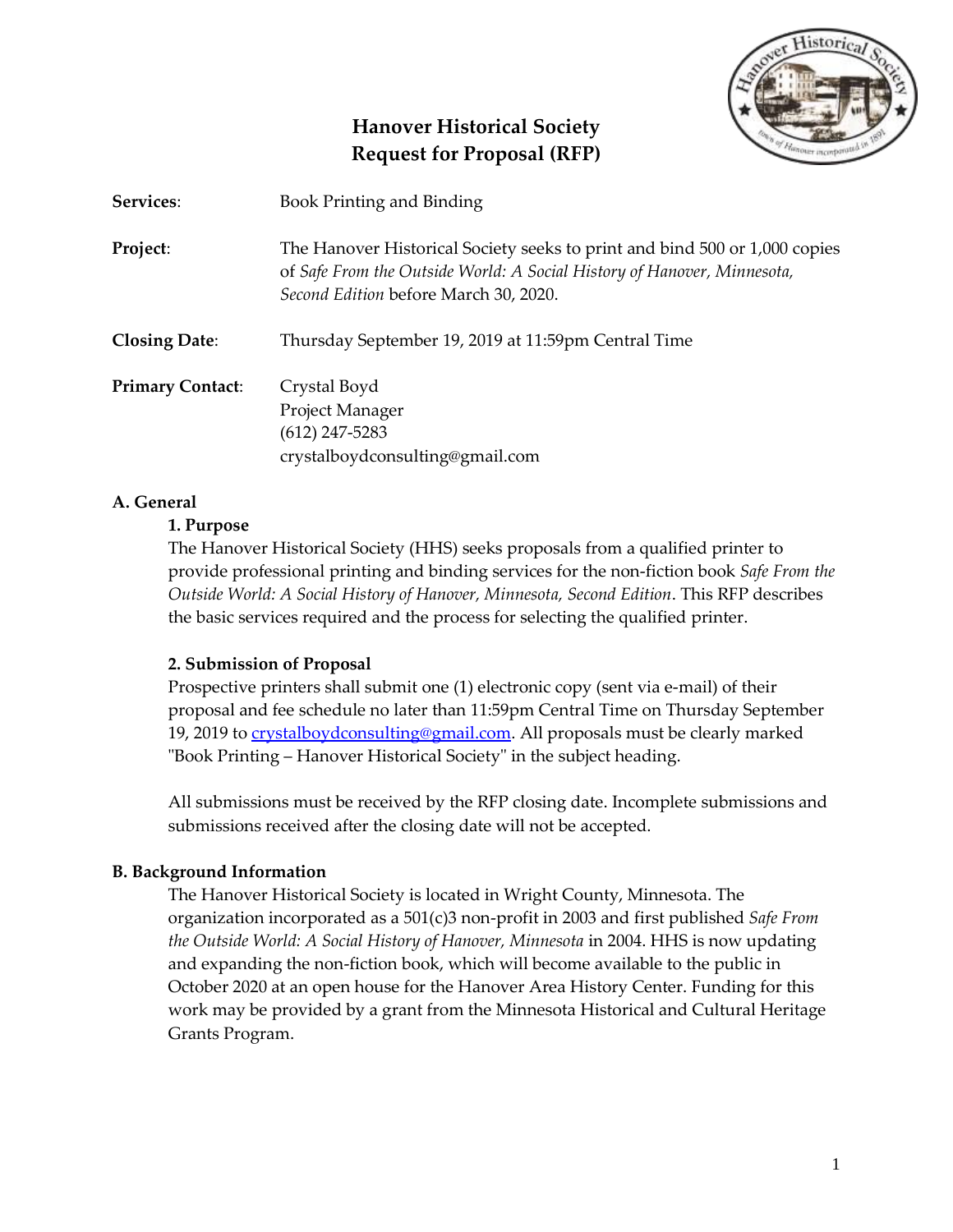# **C. Scope of Services**

The winning bidder will work closely with the HHS Board of Directors and the project manager to deliver the final product before March 30, 2020.

# **Specifications include:**

| $\bullet$ | Title:              | Safe from the Outside World: A Revised Social History of Hanover,<br>Minnesota                                                                                                     |
|-----------|---------------------|------------------------------------------------------------------------------------------------------------------------------------------------------------------------------------|
|           | Quantities:         | 500 (alternate bid) and 1,000 (base bid); bid<br>both quantities. For both quantity bids, provide add/deduct<br>(\$/page) if the final pages are greater than/less than 300 pages. |
| $\bullet$ | Page Size:          | 9.5" (width) $\times$ 8" (height, spine)                                                                                                                                           |
| $\bullet$ | Pages:              | 300 duplexed                                                                                                                                                                       |
| $\bullet$ | Cover original:     | PDF file with all fonts embedded, 2 high res images, 1/8" bleed<br>and spine width included                                                                                        |
|           | Cover printing:     | 4-color cover on 10 pt C1S/white stock with matte lay flat<br>lamination, bleeds, print 2 sides                                                                                    |
| $\bullet$ | Text original:      | PDF                                                                                                                                                                                |
|           | Text printing:      | Black ink on 60" Boise offset white, 438 PPI, no bleeds, no printing<br>within 3/8" of trim (please confirm that the paper is acid-free)                                           |
| $\bullet$ | Spine width:        | 0.7005''                                                                                                                                                                           |
|           | Binding:            | Perfect bind, pack in double-wall cartons                                                                                                                                          |
| $\bullet$ | Proofs:             | Print to provide proof                                                                                                                                                             |
| $\bullet$ | Shipping & Packing: |                                                                                                                                                                                    |

- o Proofs to: Pen & Ink Communications, 11150 River Road NE, Hanover, MN 55341
- o Books to: Ship all copies to 55341 via freight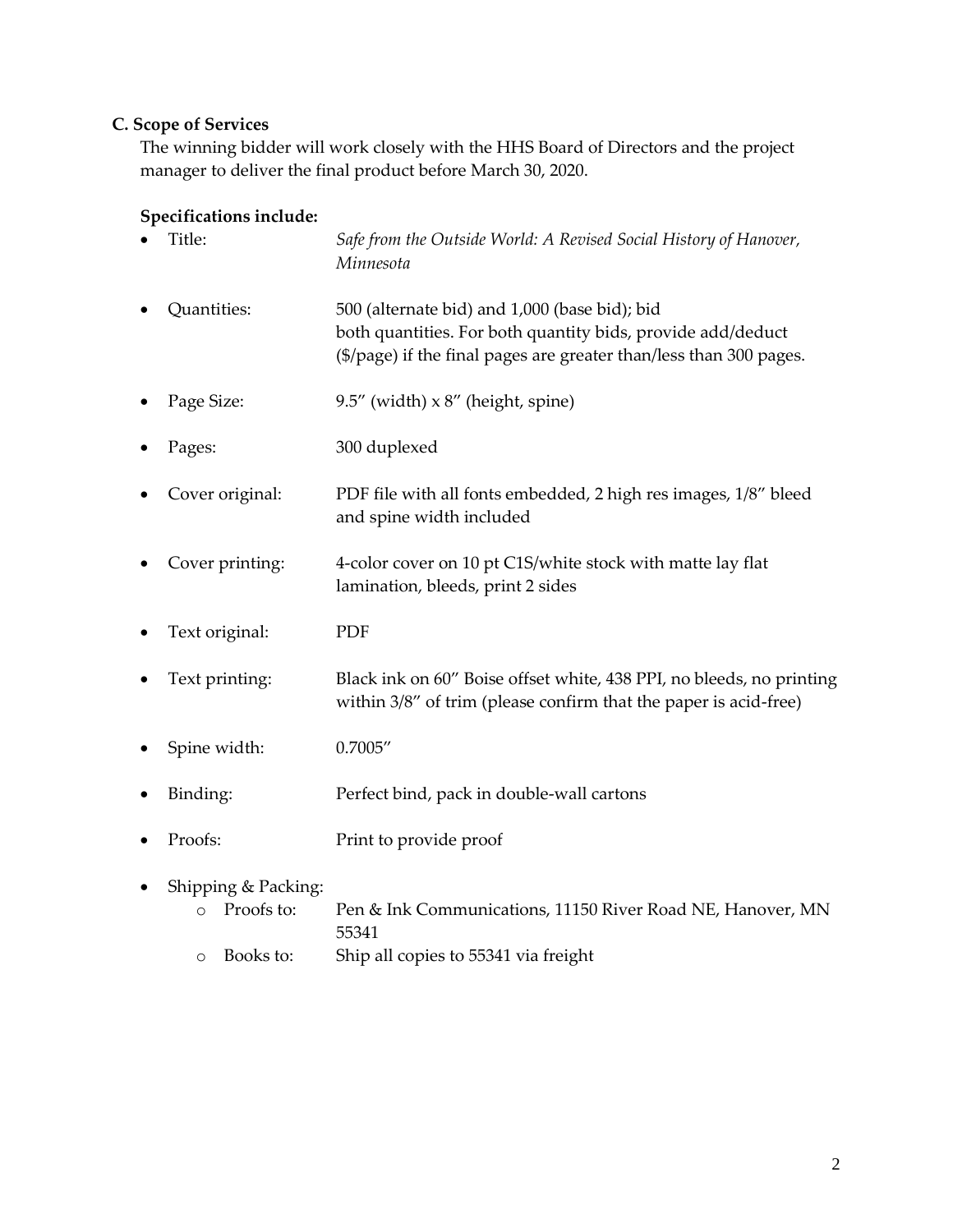### **D. Project Timeline**

Proposals will be evaluated within a maximum of two weeks of the bid closing, and bidders will be notified of their status as soon as possible thereafter. Bids must be valid for 12 months, and winning bidder must commit to the bid price. The awarded bid will only be used if HHS is selected to receive a grant from the Minnesota Historical and Cultural Heritage Grants Program; notification from the grants program is expected in mid-September 2019.

| Date                                                 | Activity                     |
|------------------------------------------------------|------------------------------|
| Thursday August 29, 2019                             | RFP issued                   |
| Thursday, September 19, 2019 at 11:59pm Central Time | RFP responses due            |
| Friday, October 4, 2019                              | Estimated contract award     |
| Wednesday, January 1, 2020                           | Dependent upon funding,      |
|                                                      | project commences            |
| March 30, 2020                                       | Estimated project completion |

**E. Qualifications**

The selected printer shall possess the following qualifications:

- Have experience in the field with reliable production capacity and ability to ensure efficient delivery;
- Ability to meet federal, state, and grant program standards for any deliverables produced;
- Ability to organize project records and meet deadlines as necessary;
- Strong commitment to quality control, attention to detail, communication, and collaboration.

#### **F. Proposals**

In preparing a response to this RFP, the printer shall propose and describe the detailed Scope of Services for this specific project based on the information above.

The project must be carried out in accordance with the provisions outlined by the [Minnesota Historical and Cultural Grants manual](http://www.mnhs.org/preservation/legacy-grants/grants-manual) [\(http://www.mnhs.org/preservation/legacy-grants/grants-manual\)](http://www.mnhs.org/preservation/legacy-grants/grants-manual).

# **Minimum Proposal Contents**

Proposals from qualified printers shall include, at a minimum, the following information:

1. Statement of Solution

Describe how your firm proposes to address the challenges of completing this project, including any perceived opportunities that should be considered.

2. Project understanding, approach, and coordination methods: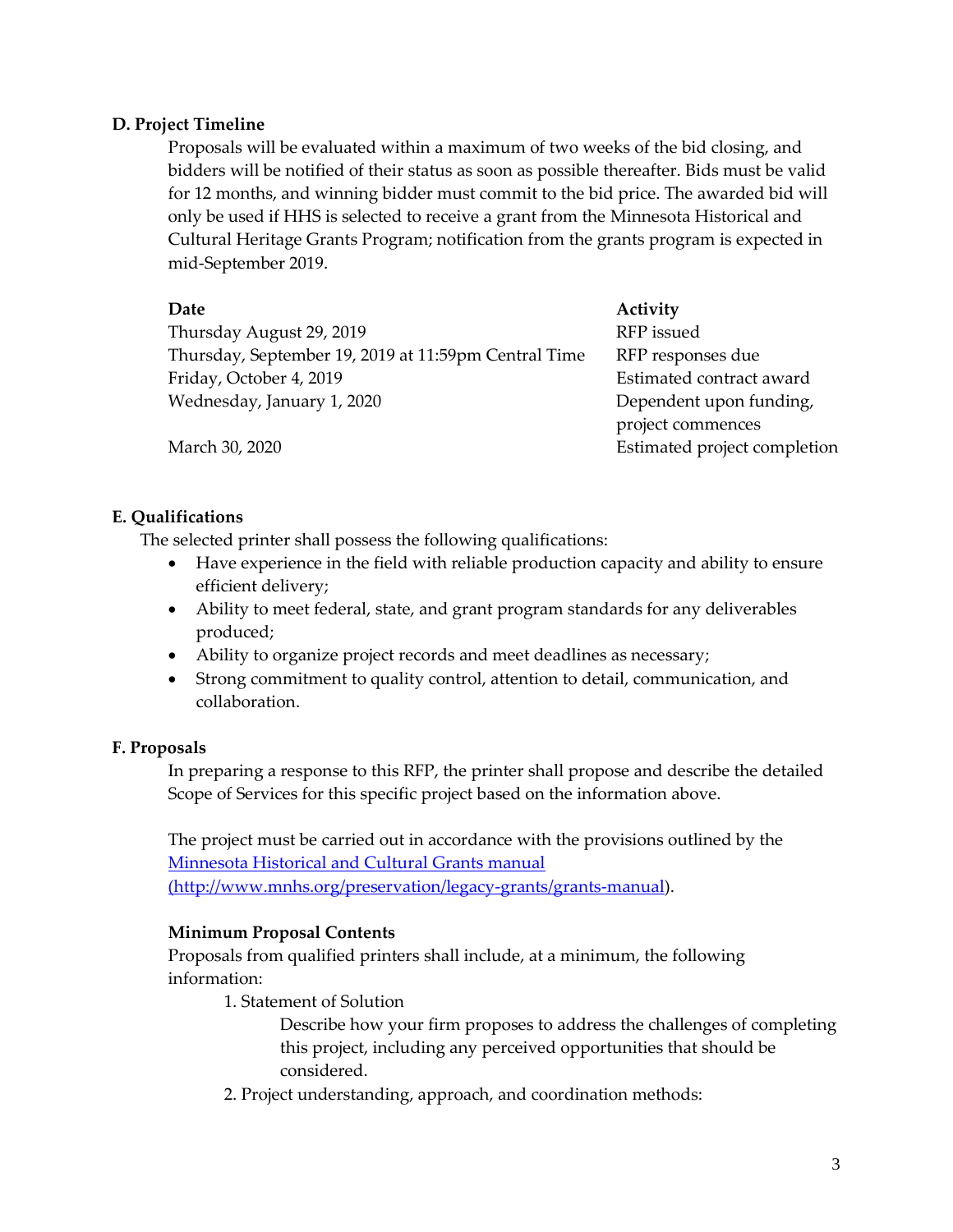(a) Printer shall describe understanding of project and identify approach to fulfill the scope of services and deliverable requirements. (b) Printer shall summarize the key elements of the proposal and outline reasons why its firm should be selected.

3. Similar Project Experience:

Printer shall identify similar project experience within the last 3-5 years and provide a reference for each. Submitted projects shall represent work of the proposed team and not just that of the firm. By submitting a response to this RFP, the respondent hereby authorizes HHS to contact references and make such further investigations as may be in the best interest of the organization.

- 4. Company Profile, Consultant Team, and Project Manager Qualifications: Printer shall submit a company profile and identify a project manager, work performed on similar projects, and manager qualifications. Additional team members, including sub-contractors if required, shall be identified, including previous experience and qualifications, details of training, and where bidder personnel and subcontractors are located.
- 5. Schedule and Work Plan

Printer shall identify the key work tasks, milestones, and critical path based upon HHS's proposed project completion date of March 30, 2020. Any proposals that project work beyond HHS's preferred project completion date must provide clear justification for the scheduling overage.

6. Fee

Printer shall identify total fee to complete described work. Costs for each phase of service shall be individually delineated. The total fee shall reflect all costs, included but not limited to, sub-contractors/consultants, meeting allowance, specified deliverables, overhead, profit and reimbursable. Estimated costs for materials are required to be included under reimbursable expenses. As appropriate, coordination of these services shall be included in the fee proposal. Please note that overhead is not an allowable expense under the terms of Arts and Cultural Heritage Fund grants, so HHS is unable to cover this line item.

#### **Combined RFP Responses**

HHS will release two separate RFPs related to this project: one RFP for design and layout of the revised book and one RFP for printing and binding services. A single entity may submit one bid responding to both RFPS if their bid shows distinct fees for design/layout and printing/binding services.

#### **Conditions on Receipt of Proposals**

This RFP does not obligate HHS to award any specific project. HHS reserves the right to cancel this solicitation or to change its scope if doing so would be in the best interests of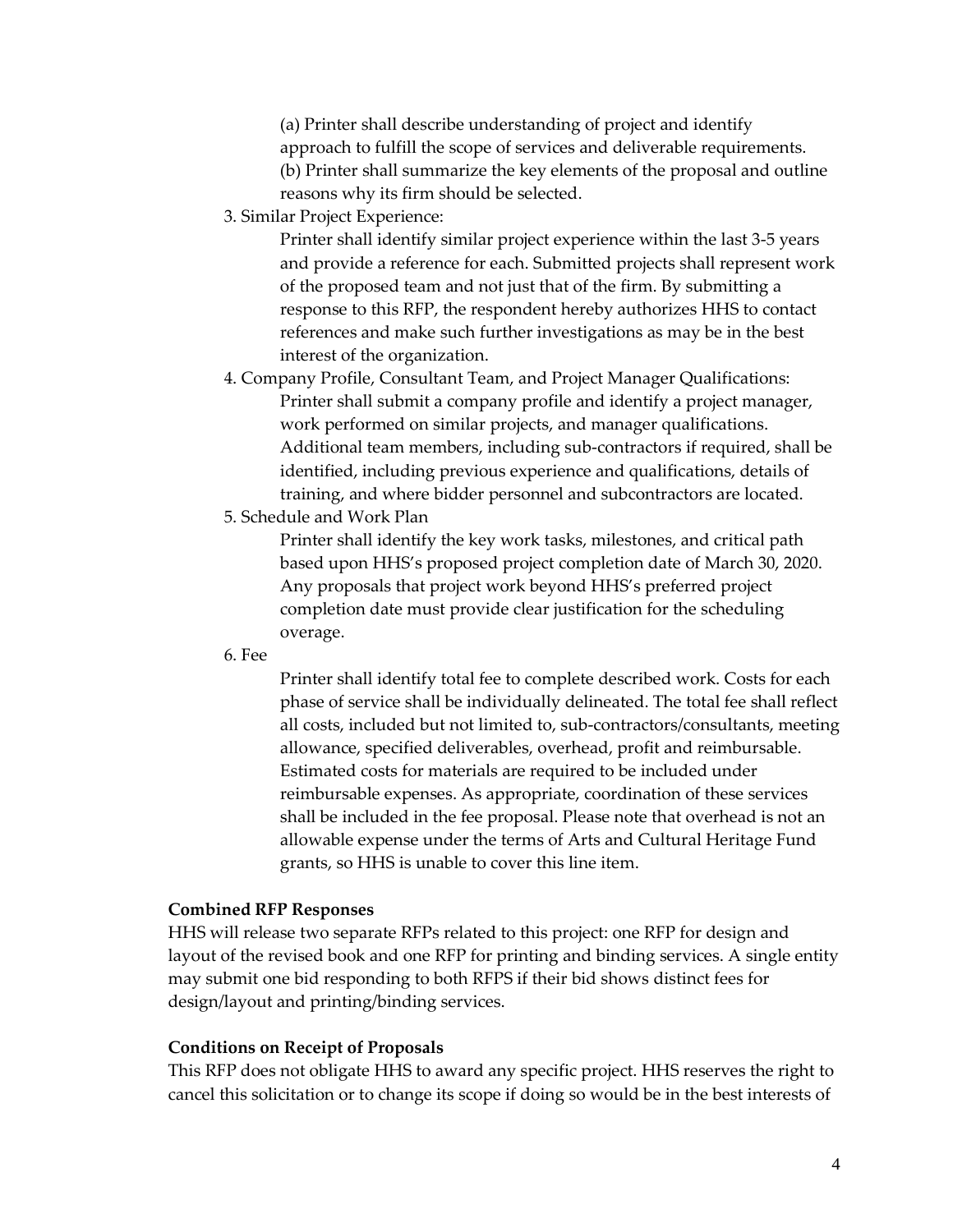HHS. HHS also reserves the right to waive irregularities in proposal content or to request supplemental information from prospective bidder(s). All documents included in this package do not constitute a legal offer. A legally binding contract will not be formed until all parties involved have fully executed a written contract that incorporates all mutually agreed-upon instructions, specifications, conditions, and fees.

# **G. Proposal Evaluation and Selection Process**

The selection of the successful bidder is not based solely on low bid, but on the candidate that will best accomplish the objectives of the project. The evaluation process includes:

- 1. Shortly after the submission deadline a selection committee comprised of the HHS Board of Directors will review all proposals. At its discretion, HHS may elect to conduct interviews with prospective printers or their references as part of the selection process.
- 2. The Hanover Historical Society will evaluate proposals based on the following criteria:
	- a. Printer's Statement of Solution;
	- b. Project understanding, approach, and coordination methods;
	- c. Previous experience with similar projects;
	- d. Bidder and sub-contractor qualification, technical expertise, knowledge, and experience;
	- e. Schedule and Work Plan;
	- f. Fee Proposal; and
	- g. Any other factor(s) that might aid in selecting the best candidate.
- 3. Upon approval by the HHS Board of Directors, the successful bidder will be notified and an agreement will be finalized. Unsuccessful bidders will be notified after the agreement has been executed. Work on this project is anticipated to commence no later than Wednesday, January 1, 2020.
- 4. HHS reserves the right to cancel the RFP at any time, or for any reason that is in the best interests of the organization. HHS also reserves the right to reject proposals based on the evaluation of submitted materials, to accept other than the lowest cost proposal, and to negotiate the specified dollar amount or any portion thereof.

# **H. Delivery Schedule**

Production schedule will be determined at the project startup, on a schedule mutually agreed to by the successful bidder and HHS. The anticipated project completion date is March 30, 2020. Bidders should be aware that HHS may have limited ability to extend the project end date due to restrictions associated with receiving funds provided by the Minnesota Historical and Cultural Grants Program.

# **J. Contact**

Questions regarding this RFP or the associated project should be directed to: Crystal Boyd Project Manager